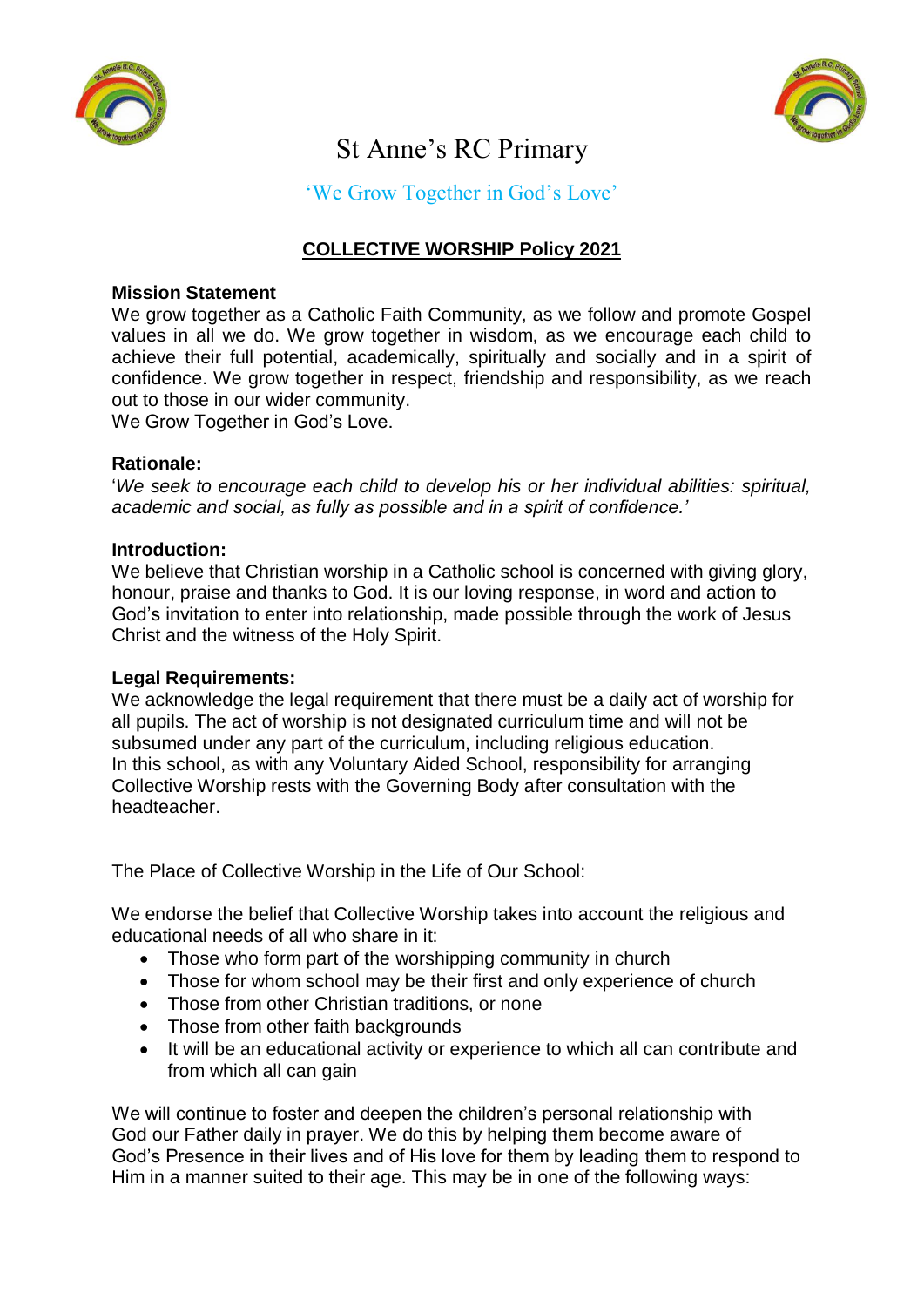- Prayer of silence
- Spontaneous prayer
- Praying through gesture or action
- Formal prayer

Prayer will not be confined to an act of worship. Children are encouraged to pray in the morning and in the evening.

Worship in this school is more than just a legal requirement. It is an integral part of school life and central to the Catholic tradition.

# **The Aims of Collective Worship:**

We believe that Collective Worship in our school aims to provide opportunity for all pupils and staff:

- To contemplate something of the mystery of God
- To reflect on spiritual and moral issues
- To explore their own beliefs
- To respond to and celebrate life
- To experience a sense of belonging and develop community spirit
- To develop a common ethos and shared values
- To enrich religious experience
- To grow in liturgical understanding and development
- To reinforce prayers that are part of the Catholic tradition
- To reinforce positive attitudes
- To participate fully
- To make time to 'wonder at', 'to come to terms with' and 'to give worth to'

# **Principles**

All acts of worship in St Anne's RC Primary School will:

- Give glory and honour to God;
- Be a quality activity, fundamental to the life of the school and its Catholic character;
- Enable pupils to develop skills so that they can prepare, organise and lead worship:
- Give pupils positive liturgical experiences, appropriate to their age, aptitude and family backgrounds in order to prepare them for the liturgical life of the Church.
- Celebrations will be appropriate to the age and groupings
- of the children.

When Collective Worship will take place:

• Prayers at the beginning and end of the day, take place in each class, every day.

- Prayers of thanks before and after meals.
- Monday whole school assembly (via google/zoom) 9am
- Tuesday and Thursday collective worship in classes
- Wednesday face-to-face assemblies on a rota (classes to do them in class if not scheduled for an assembly) – 10am
- Friday whole school celebration assembly (via google/zoom) 2:40pm
- Special class Masses take place, throughout the year, in the children's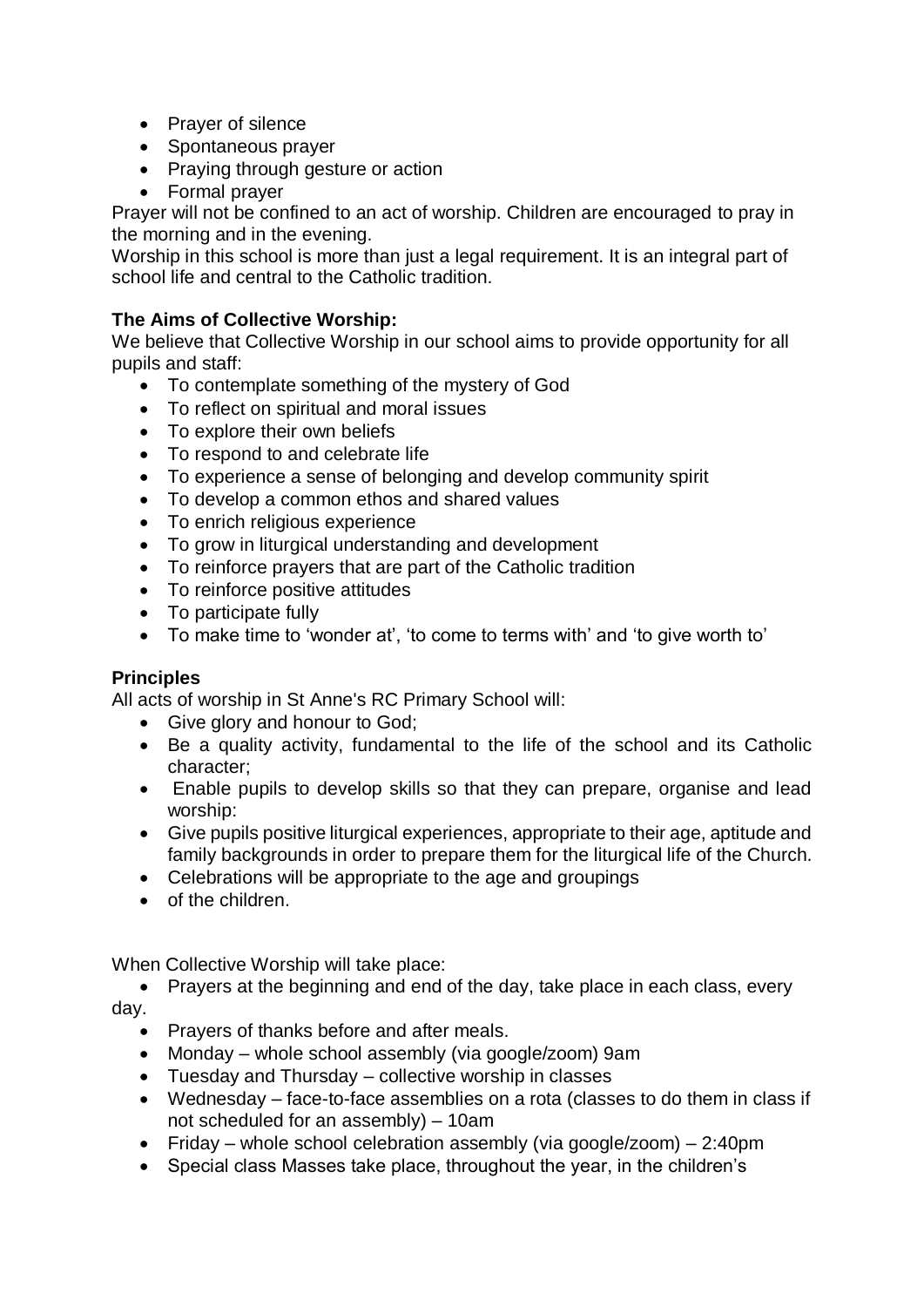classrooms.

(All Mass dates are set with the Parish Priest and the RE coordinators at the beginning of each term).

# **Partnerships with Parents:**

As part of the Church community the School encourages pupils to become involved in Parish life through activities like Children's Liturgy.

Liturgies and celebrations and events related to the Catholic Life of our school are shared in school newsletters and on Facebook and are published on the school website.

Parents of pupils in Sacramental year groups are also invited to Sacramental Meetings

# **Planning:**

Collective Worship in this school is planned following a structure with reference to the Church's seasons, significant dates and the RE Curriculum Directory.

- Plans will be broadly based on each year group's long term planning for liturgies.
- Scripture will be the focus for most acts of worship
- It will relate to the school community in the light of the school's aims and **Mission**
- There will be flexibility to respond to changing situations within the school and the wider community
- We will aim to teach children the skills to enable them to prepare, organise and lead worship

# **Monitoring and Evaluation**:

Throughout the year, as part of the school's monitoring calendar, the school's provision of worship will be evaluated to consider whether it meets the needs of pupils and whether it truly reflects the aims and mission of the school.

# **Roles and Responsibilities:**

# **Governors Role**

It is the Governors' role to agree, monitor and review the policy. Monitoring takes place through;

- ❑ Visits to school by Governors with particular responsibilities. Also, annual monitoring visit to classrooms by curriculum committee, focus dependent on SDP priorities.
- ❑ Committee Meetings with regular reports to full governing body
- ❑ Headteacher Reports to Governing Body and presentations by subject leaders.

# **Headteacher's Role**

- ❑ The Headteacher will take lead responsibility for the development, monitoring and implementation of the policy and reporting to the Governing Body.
- ❑ Monitoring will take place through classroom observation, scrutiny of books, discussion with staff and children and implementation of the Performance Management Policy.